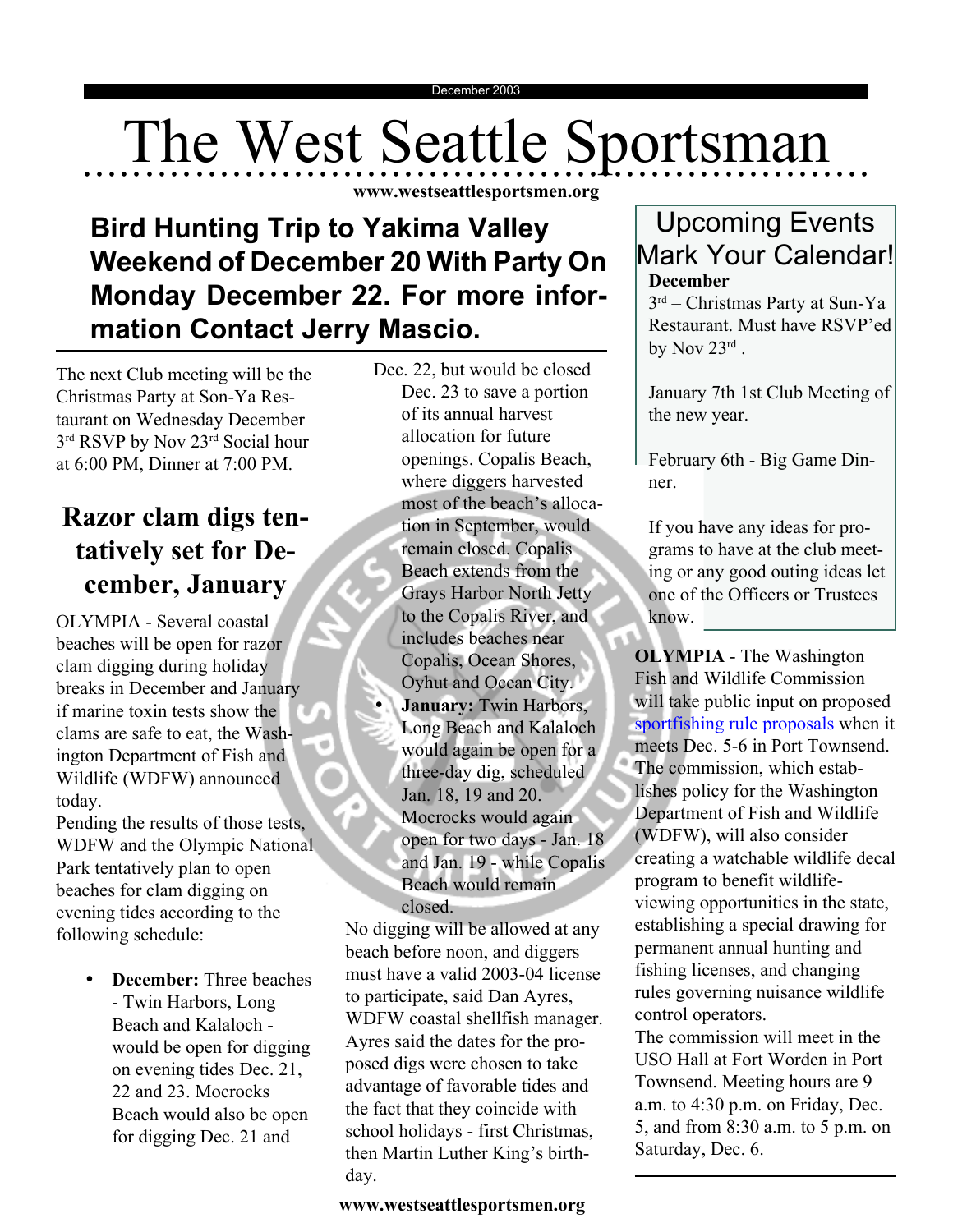#### December 2003

## **Hunters, trappers advised to take precautions in handling small mammals**

OLYMPIA - The Washington Department of Fish and Wildlife (WDFW) and state Department of Health (DOH) warn hunters and trappers to take extra precautions in handling small, wild mammals, after a snowshoe hare recently found dead in Eastern Washington's Stevens County was confirmed to have tularemia. A potentially fatal infection caused by the bacteria *Francisella tularensis*, tularemia is a naturally occurring disease among rabbits, rodents, beavers, muskrats and other wild mammals. While tularemia is not a widespread problem in Washington, outbreaks of the disease among small, wild mammals are not uncommon. Tularemia is usually fatal to the infected wild animal, although some survive long enough to harbor and transmit the infection. Insects are vectors of transmission, as well as reservoirs of the bacteria.

No human cases of tularemia have been reported in association with the hare, which was diagnosed at a Washington State University laboratory last week. However, in the past, some Eastern Washington residents have become infected with tularemia after skinning rabbits. Humans can also contract the disease by being-

(Continued on page 4.)



Sponsors of Roger Dahl Rifle Training R

|              | <b>OFFICERS</b>                                                                                |                              |
|--------------|------------------------------------------------------------------------------------------------|------------------------------|
|              | <b>President - Steve Patnode</b><br>Vice Pres. - Cam Robison                                   | 206 937-5233<br>206 431-8337 |
|              | Secretary - Tony Olszewski<br><b>Treasurer - Fred Burr</b><br><b>Rec.Scty - Richard George</b> |                              |
|              | <b>TRUSTEES</b>                                                                                |                              |
| the<br>≀ange | <b>Jerry Mascio</b><br><b>Frank Novito</b><br><b>Rolf Erickson</b>                             |                              |

The West Seattle Sportsmen's Club was founded in 1934 by a group of fourteen men who had the foresight to see that sportsmen, in a united group, would present views, be better heard and achieve goals that were not possible when action as unorganized individuals. The ambitions of these charter members, who strove for the propagation of wildlife and habitat as well as the conservation of all our natural resources, has proven prophetic, for today multitudes of individuals and sporting groups are carrying on the job of conserving the remaining outdoor assets of natural America. The West Seattle Sportsmen's Club helps lead in this fight in the state of Washington. A member has the opportunity to join others in formulating club action in achieving and maintaining these goals.

However, "all work and no play" is not the format of the club. Many events are spaced throughout the year to insure a member many chances to participate in sportsmen's activities. For \$25, what more could a man ask than the opportunity to go salmon fishing with a group of his friends on a charter boat, fresh water fishing with other members and their families, have a salmon bake, a clam feed, or attend a banquet especially for the ladies. But there's more - he can shoot on the club range, go rabbit hunting, and if nothing else, should get \$25 worth just by watching the kids of the community have a real ball at the Kid's Fishing Derby. To sum it all up, a guy gets at least a hundred dollars worth of fun out of a year's membership.

| <b>MEMBERSHIP APPLICATION</b><br>WEST SEATTLE SPORTSMEN'S CLUB                                               |      |  |  |  |  |  |  |
|--------------------------------------------------------------------------------------------------------------|------|--|--|--|--|--|--|
|                                                                                                              | Date |  |  |  |  |  |  |
| I, <u>vashington</u> , of <u>comparison</u> of <i>s</i> and <i>conservation</i> of game birds, game animals, |      |  |  |  |  |  |  |
|                                                                                                              |      |  |  |  |  |  |  |
| and fish in the State of Washington, do hereby apply for membership in the WEST                              |      |  |  |  |  |  |  |
| SEATTLE SPORTSMEN'S CLUB and tender herewith the sum of \$ in                                                |      |  |  |  |  |  |  |
| payment of one year's dues.                                                                                  |      |  |  |  |  |  |  |
| "I solemnly swear that I will abide by the Constitution and By-Laws of the West                              |      |  |  |  |  |  |  |
| Seattle Sportsmen's Club and help in its up-building and I will not willfully disobey                        |      |  |  |  |  |  |  |
| the Game Laws wherever I fish or hunt. I will always be a true sportsman both in                             |      |  |  |  |  |  |  |
| the field and to my brother members at all times.                                                            |      |  |  |  |  |  |  |
| Signed                                                                                                       |      |  |  |  |  |  |  |
| Street Address                                                                                               |      |  |  |  |  |  |  |
| City                                                                                                         | Zip  |  |  |  |  |  |  |

**2**

Phone

Recommended by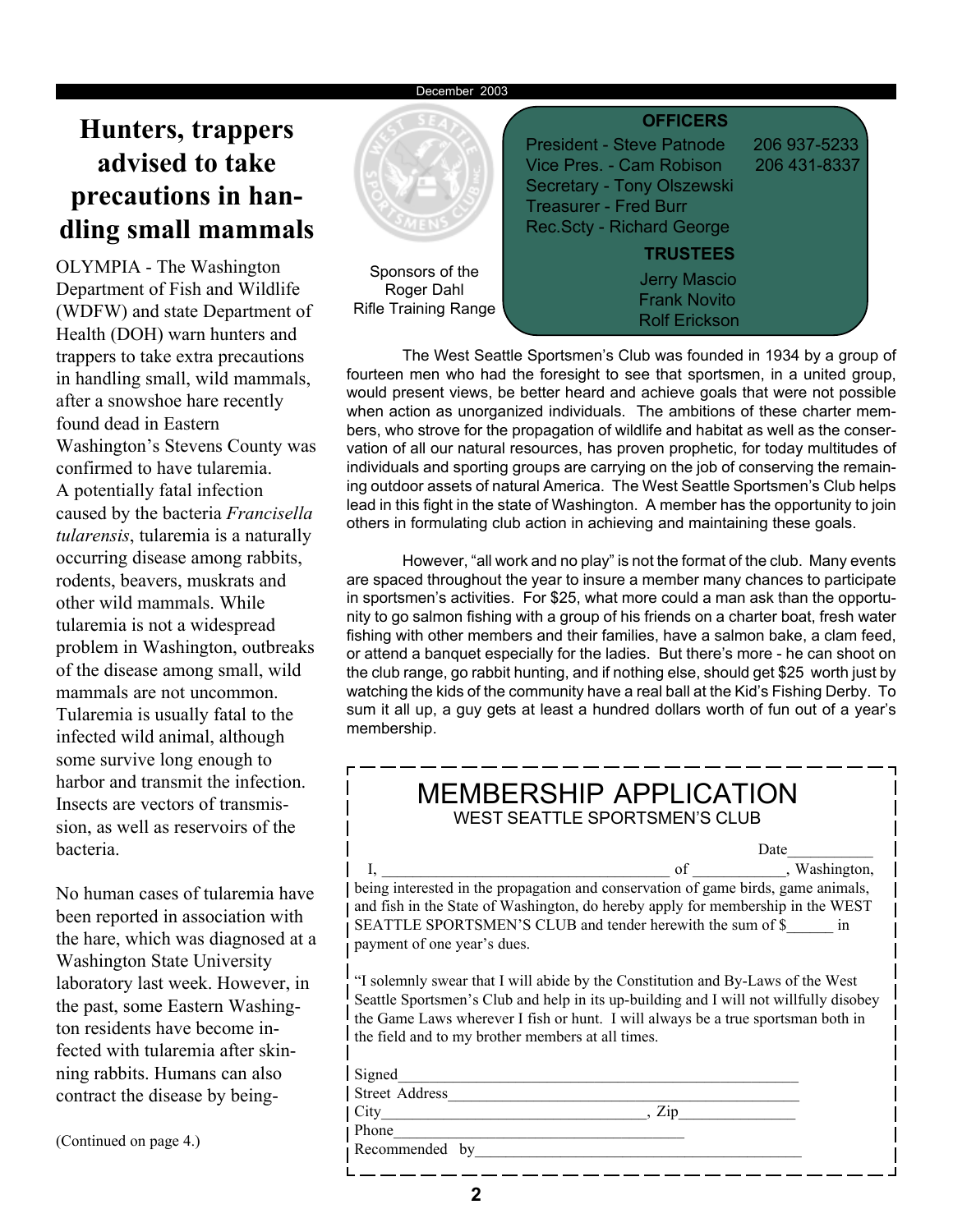

# West Seattle Sportsmen's Club Christmas Party

Dec. 3, 2003 Sun-Ya Restaurant  $605-7$ <sup>th</sup> South Seattle

Same place as last year. Cost will be the same. \$20 **per** person. This includes 1 (one) drink!

Please pre-pay in envelope provided or mail to: P O Box 16258 Sea WA 98116. We are charged for no-shows. This year we are trying something different. A \$5 gift exchange. (Only those who bring a gift will be able to participate in the exchange.)

Please call Roz Mascio at (206) 937-3614 if you have any questions.